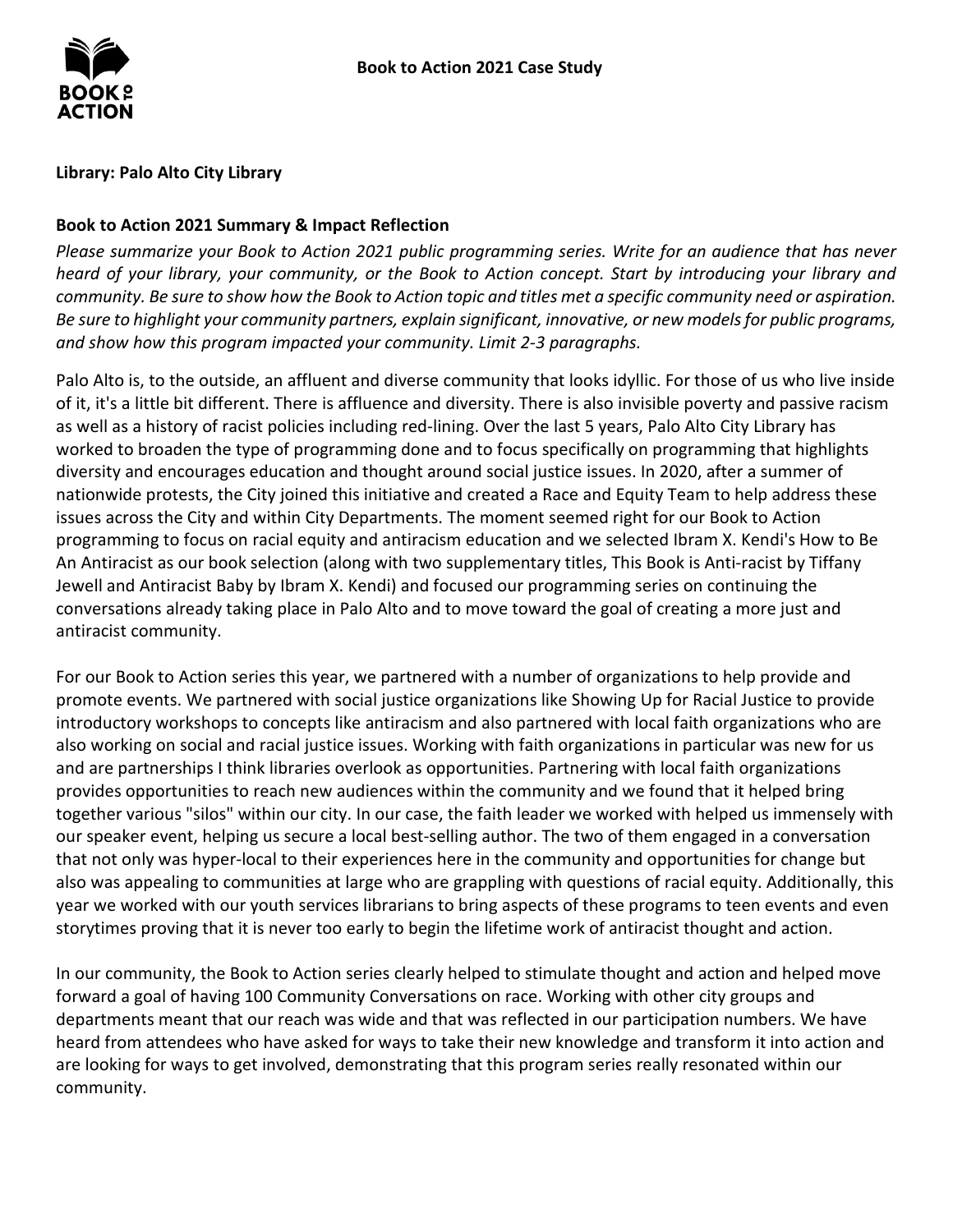## **Community Member Quotes**

*Please enter 1-2 community member quotes from surveys or public comments that may be anonymized and used in future grant applications and program model sharing.* 

 "This was a great event. Very informative; impactful opening to hear the presenters' stories and experiences (the examples of being at the check register and being treated different, the hostility at a neighbor's door, etc.); the slide about the "zones" was helpful and the discussion about how to get into the growth zone and things that we can all be doing to be a part of an antiracist community. Thanks to the sponsors and speakers for this very meaningful event."

"Wonderful important new next steps to take in the framework of any individual or organization that wants to self-examine and grow!"

#### **Impact on Professional Development**

 *What professional takeaways would you share with others looking to improve community engagement with adults & intergenerational groups? Please summarize how participating in the Book to Action 2021 initiative impacted you and your team's professional development. As a result of participating in this program, what skills did you or your team learn?* 

 This year's Book to Action team worked closely together taking on various roles to make our program series successful. We found that the team gelled really nicely and had an easy time working together, which was really helpful when we ran into inevitable difficulties. The team learned how to work with other city departments some of the content of the programs or partner organizations with whom we worked. which sometimes meant hearing and responding to perspectives different from ours and our goals for this program series. We also learned how to respond to criticisms of our programs from people who took issue with

 Community engagement sometimes means engaging with people who are unhappy. No matter the type of response you get from the community, one of the big things our team learned was the importance of listening for understanding and responding thoughtfully even when fundamental disagreements exist.

#### **Final Words of Advice**

*What brief bit of advice (1-2 sentences) would you give to library staff members interested in coordinating a Book to Action or similar community engagement series for adults and intergenerational groups in their community?* 

 management. This makes a big difference not only in helping to allocate additional resources but also to serve One critical piece for successful Book to Action programming is having the support of your upper as support for the work if questions or criticism arise.